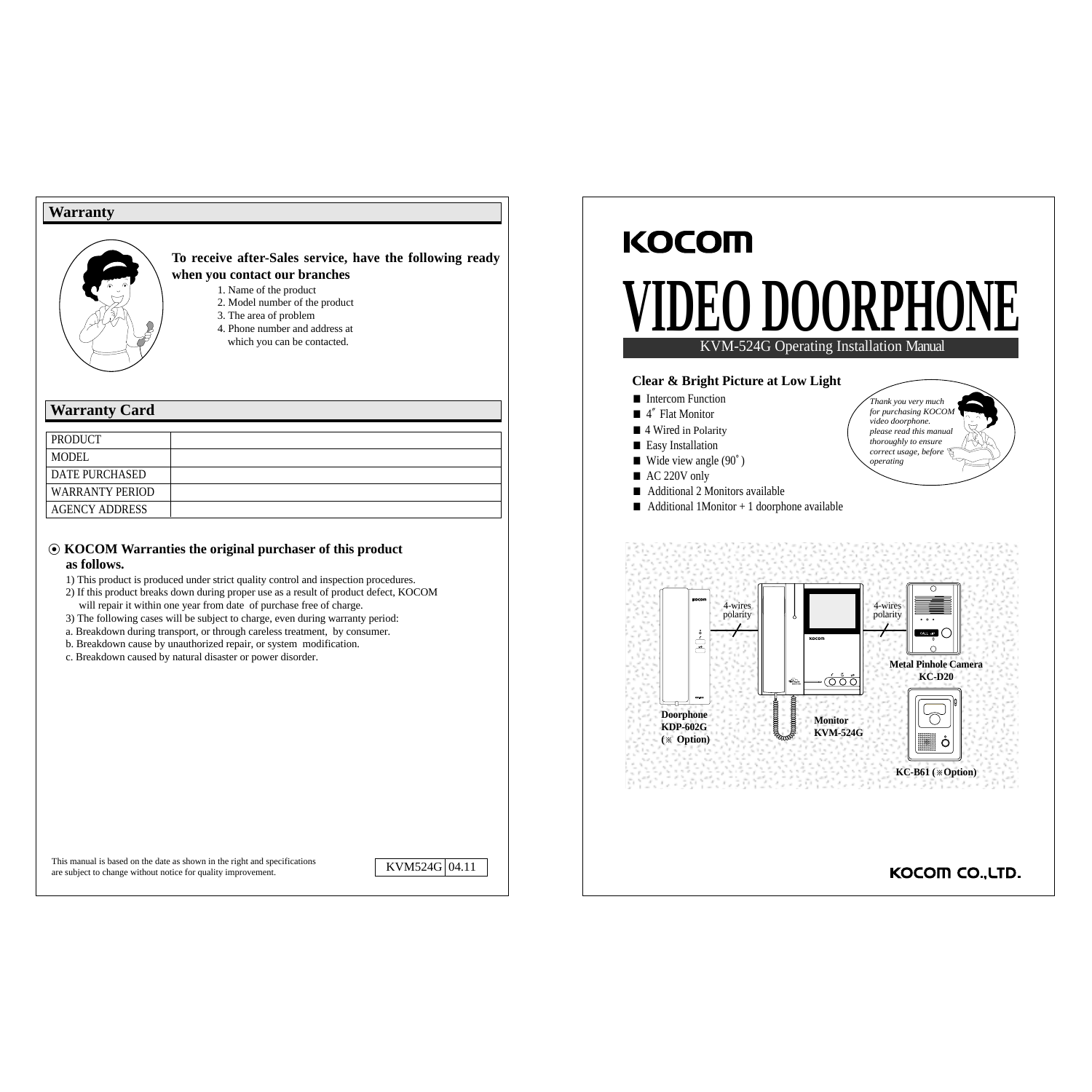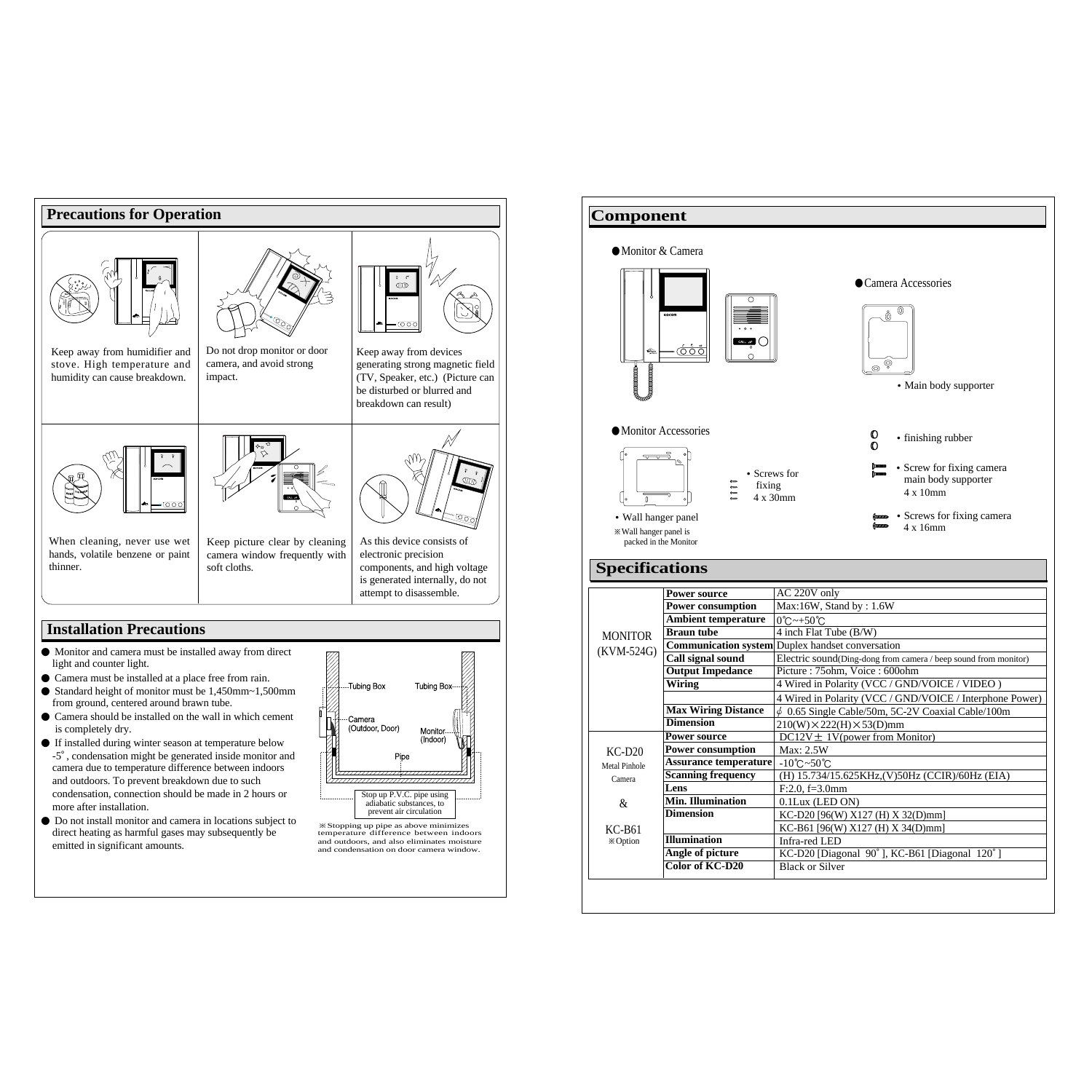

## **How to operate (Instruction for operating)** ■ **Identifying and talking to visitors** When visitor presses the call CALL 12 button of door camera. 1.Call signal rings from the monitor, while screen is turned on and visitor is appeared

automatically.



2-1 Hold handset and identify visitor.

Then, communicate with visitor. And,unless you replace handset within 3minutes, the monitor screen is turned off automatically.

2-2 When the handset is held on and the call is made from the camera, press  $\Box$  button on the monitor. then communicate with visitor.

2-3 While communicating with camera, if the internal call is made from the extended monitor or doorphone, the beep signal sounds in 5 sec. and disconnected with the camera automatically Then you can communicate with extended monitor or doorphone after pressing  $\infty$  button on the monitor.



3.After communication replace handset. However, if conversation continue more than 3minutes, monitor screen is turned off automatically. And if you want to communicate more time, press button again.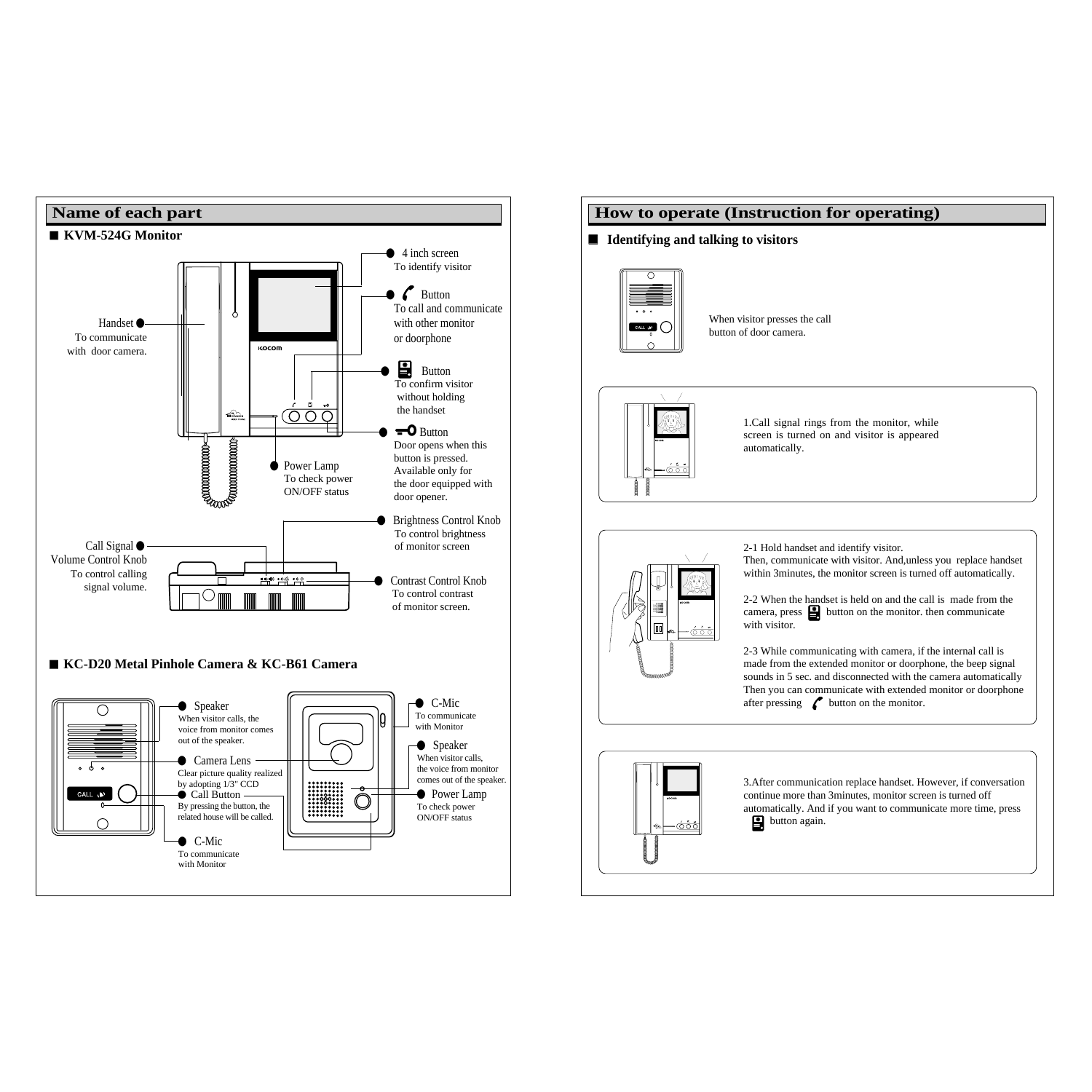### ■ Checking out door side - Don't need to hold handset



- 1. If press **button** on the monitor, screen is turned on automatically. And, you can check out door side.
- 2. After checking, screen is turned off as pressing button again.
- 3. After internal call is made, the monitoring is not availalle for 60 sec.

#### ■ **Identifying visitors**



- 1. If press call button on the door camera, the screen is turned on automatically. And, you can check out door side.
- 2. At this time, you can easily identify visitors without lifting handset.
- ( After 60sec., Monitor screen is turned off automatically)

#### ■ **Opening door automatically (Regardless of handset status)**



- 1. For this purpose, automatic AC doorlock should be first installed on the door and then connected with video doorphone
- 2. After communication with visitor, press  $\bullet$  button, and the door is automatically opened

#### **■** Internal call and intercom function



Hold on handset and press  $\sim$  button on the monitor. Then the call signal sounds from the extended monitor or doorphone.

And if it is answered from the extended monitor or doorphone you can communicate.

In case the handset of the extended monitor is held on, and  $\sim$  button on the extended monitor is pressed, you can communicate.

During internal communication, if the call is made from the camera, the beep signal sounds in a sec. and the call signal from the camera sounds.

At same time the monitor is disconnected automatically with extended monitor or doorphone

Then if you press  $\Box$  button on the monitor, you can talk with visitor

※ Caution

When additional monitor and door phone are connected to the monitor. as doorphone has no security function, the conversation between 2 monitors can be heard from the extended doorphone without notice.



�Connecting wiring between monitor and door camera should not be installed near other electrical cable, nor be horizontal.(In such case, clear picture can not be expected due to interruption by electrical noise)